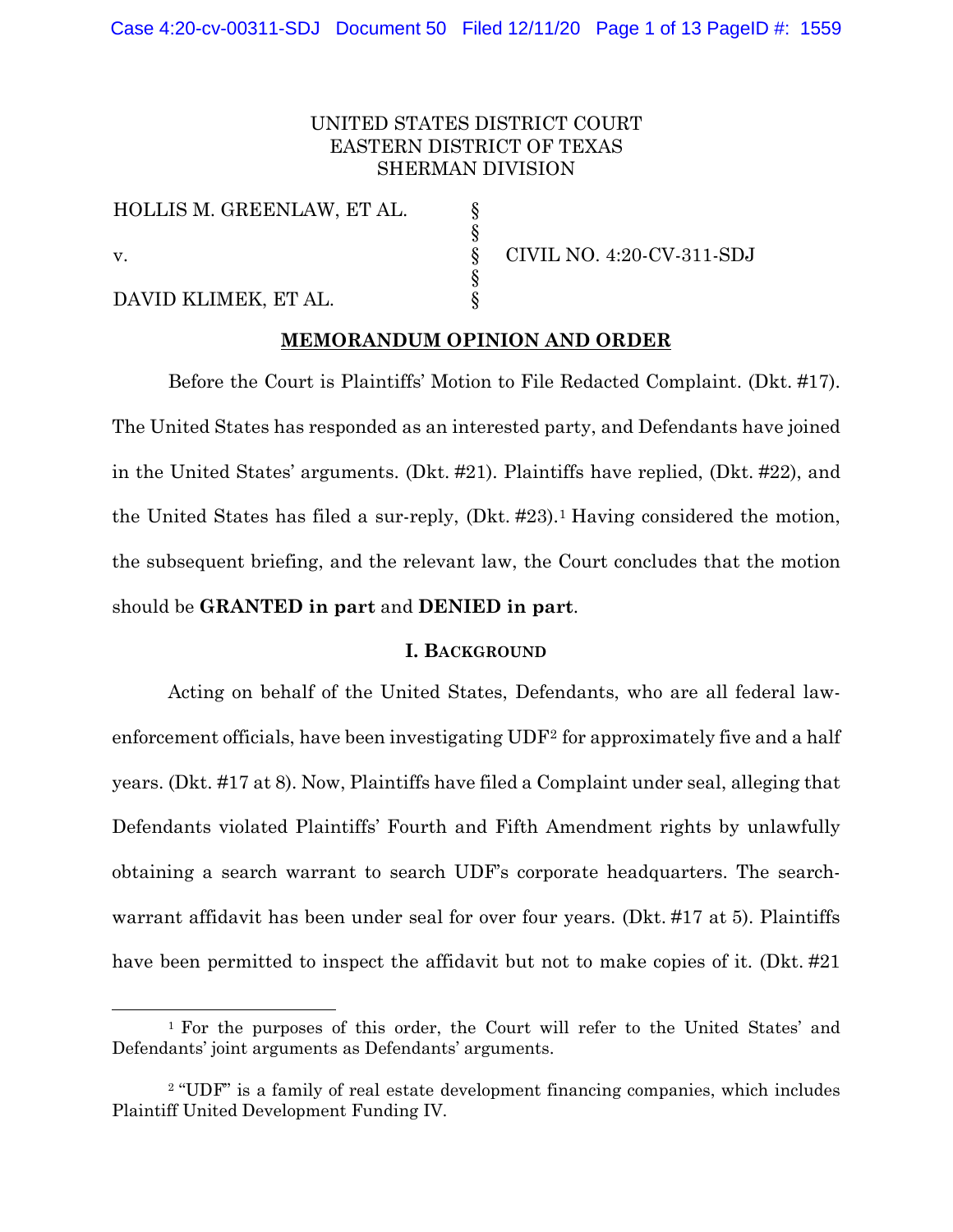at 2). However, Plaintiffs' Complaint relies, at least in part, on the contents of the sealed search-warrant affidavit.

Plaintiffs argue that the Complaint contains only "a few passages that discuss the contents of the search warrant affidavit." (Dkt. #17 at 5). Plaintiffs seek to redact these passages and file the redacted version of their Complaint unsealed so that the allegations are "open and available to the public." (Dkt. #17 at 5). Defendants contend that Plaintiffs' proposed redactions fail to ensure that the non-redacted portions are not still "tainted" by information gleaned from the sealed affidavit. (Dkt. #21 at 2). Defendants further assert that "the proposed redacted complaint contains references to and descriptions of non-public and sealed aspects of the [United States'] criminal investigation, which Plaintiffs have not proposed to redact." (Dkt. #21 at 2–3). Thus, Defendants argue that "the United States' interest in preserving the integrity of this ongoing pre-indictment investigation outweighs the public's qualified right to review judicial records" and that the Complaint should remain sealed until the United States either files charges or determines that it will not file charges. (Dkt. #21 at 3).

# **II. LEGAL STANDARD**

The decision of whether to seal judicial records,<sup>[3](#page-1-0)</sup> unseal but redact them, or unseal them completely is "left to the discretion of the district court, upon the court's consideration of the 'relevant facts and circumstances of the particular case.'" *United* 

<span id="page-1-0"></span><sup>3</sup> Whether the Complaint is a "judicial record" is a "gateway question" that is not contested here. *United States v. Sealed Search Warrants*, 868 F.3d 385, 396 n.4 (5th Cir. 2017). However, even if it were in dispute, the Complaint would patently qualify as a judicial record, as would the pre-indictment warrant affidavits on which the Complaint purportedly relies. *Id.* (citing *Baltimore Sun Co. v. Goetz (In re Baltimore Sun Co.)*, 886 F.2d 60, 63–64 (4th Cir. 1989)).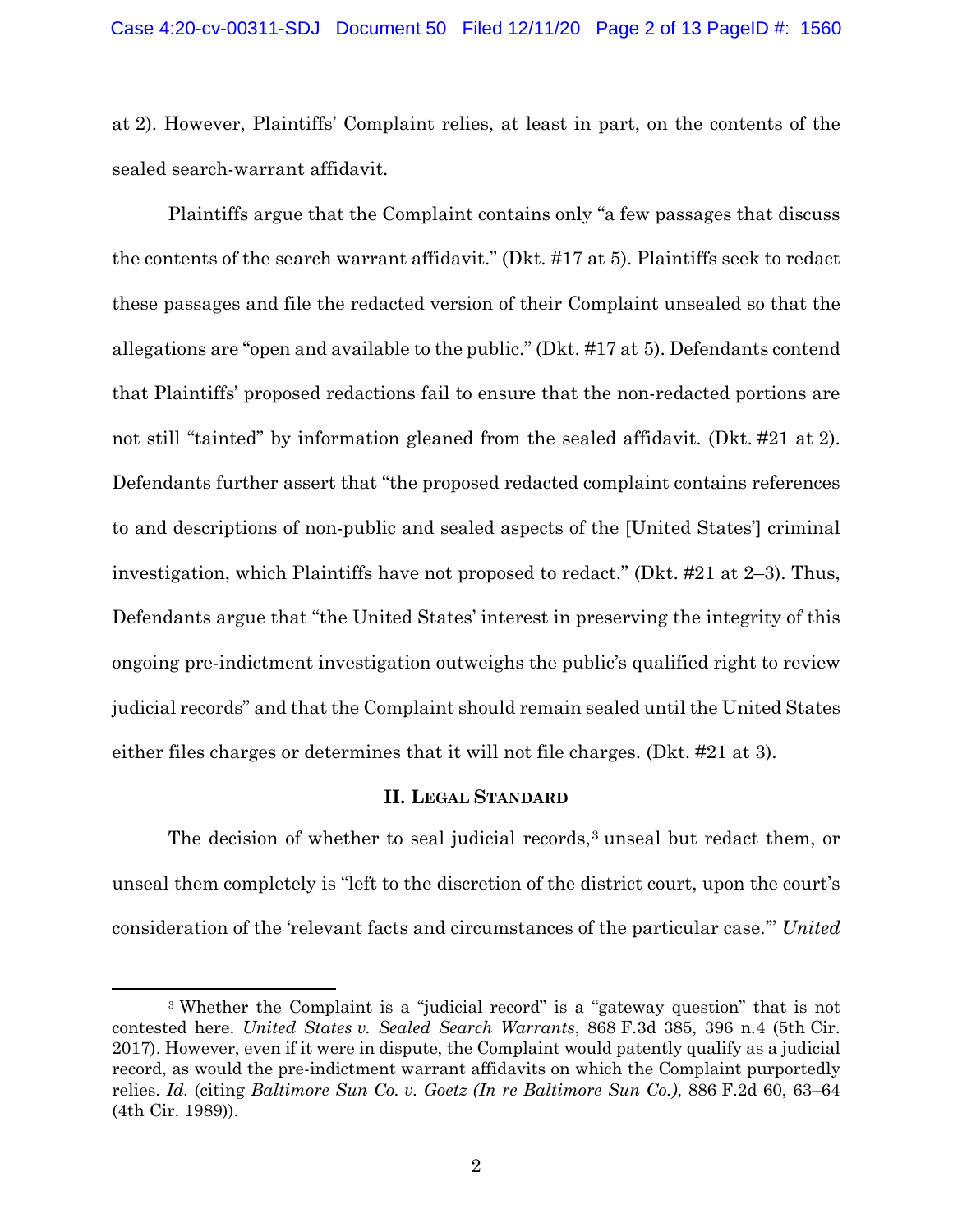*States v. Sealed Search Warrants*, 868 F.3d 385, 390 (5th Cir. 2017) (quoting *Nixon v. Warner Comm'cns, Inc.*, 435 U.S. 589, 599, 98 S.Ct. 1306, 55 L.Ed.2d 570 (1978)). "In cases involving a request to unseal affidavits in support of pre-indictment search warrants, district courts should exercise their discretion by balancing the public's right to access judicial documents against interests favoring nondisclosure." *Id.* at 396. "Undergirding balancing is a 'presumption in favor of the public's common law right of access to court records.'" *Vantage Health Plan, Inc. v. Willis-Knighton Med. Ctr.*, 913 F.3d 443, 450 (quoting *SEC v. Van Waeyenberghe*, 990 F.2d 845, 849 (5th Cir. 1993)). "This presumption reflects the fact that public confidence in our judicial system cannot long be maintained where important judicial decisions are made behind closed doors and then announced in conclusive terms to the public, with the record supporting the court's decisions sealed from public view." *Id.* (brackets and quotations omitted). The presumption does not, however, "translate to a burden of proof." *Id.*

"[A] district court must review the individual affidavits [allegedly supporting pre-indictment search warrants] in order to 'make findings and conclusions specific enough for appellate review.'" *Sealed Search Warrants*, 868 F.3d at 397 (quoting *Baltimore Sun Co. v. Goetz (In re Baltimore Sun Co.)*, 886 F.2d 60, 66 (4th Cir. 1989)). While a court need not go line by line through each affidavit, a court must at least "articulate any reasons that would support sealing a judicial document or explain why it chose to seal a judicial document." *Id.* (brackets and quotations omitted).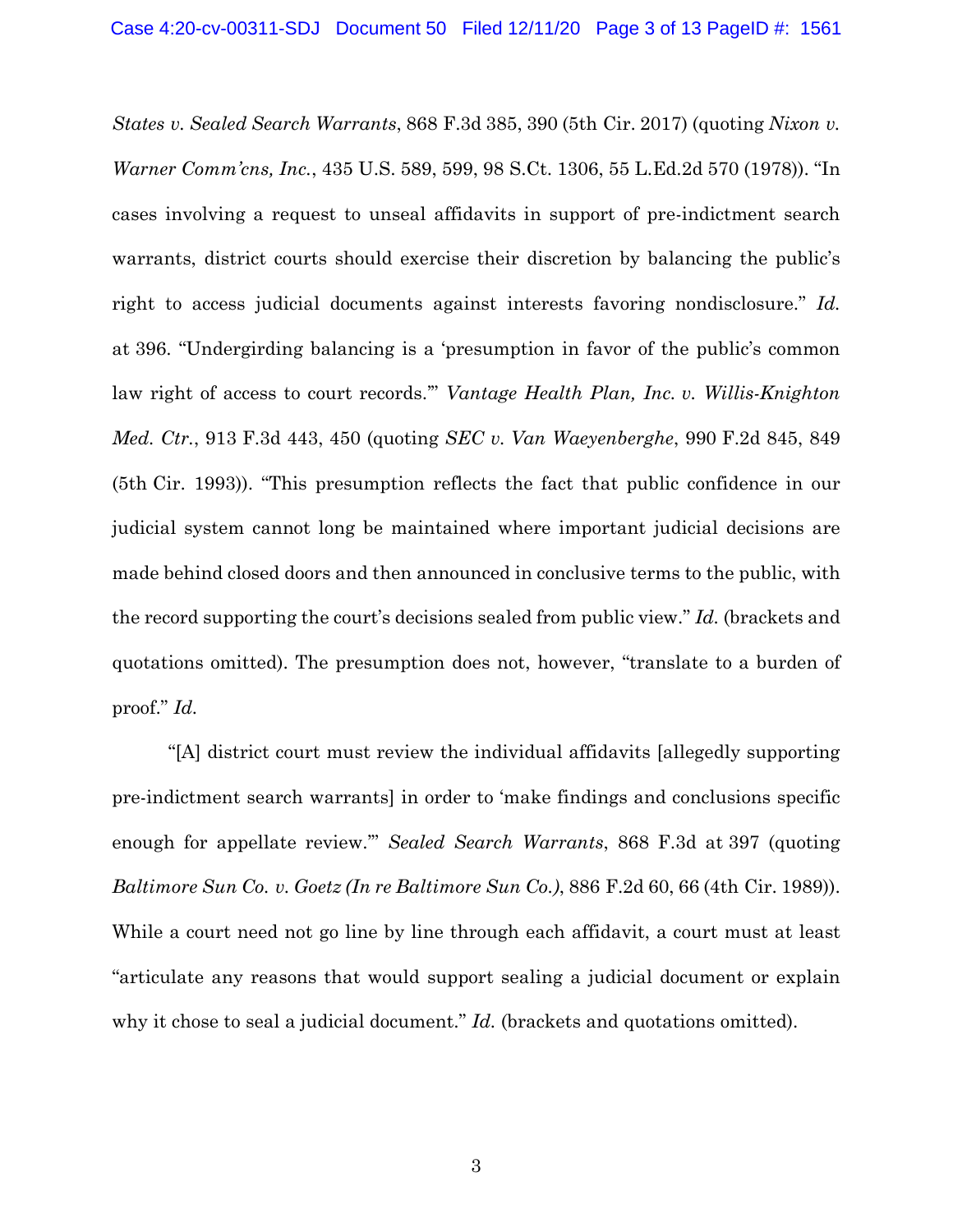#### **III. DISCUSSION**

At the heart of this motion lies the public's "common law right to inspect and copy judicial records." *Bradley ex rel. AJW v. Ackal*, 954 F.3d 216, 224 (5th Cir. 2020) (quotation omitted). "This right promotes the trustworthiness of the judicial process, curbs judicial abuses, and provides the public with a better understanding of the judicial process, including its fairness, and serves as a check on the integrity of the system." *Id.* (brackets and quotation omitted).

"The public's common law right of access is not absolute, however, and the common law merely establishes a presumption of public access to judicial records." Id. at 225 (quotation omitted). The Fifth Circuit "has not assigned a particular weight to the presumption" nor "interpreted the presumption in favor of access as creating a burden of proof." *Id.* However, in some cases, the presumption of the public's right of access can, by itself, outweigh any interest favoring non-disclosure. *Id.* at 233. Moreover, the Fifth Circuit has cautioned district courts that their "discretion to seal the record of judicial proceedings is to be exercised charily." *Id.* at 225 (citations omitted). Further, "[t]he public's interest is particularly legitimate and important where ... at least one of the parties to the action is a public entity or official." *Id.* at 233 (citation omitted).

Where the records sought to be unsealed are part of an ongoing criminal investigation, such as affidavits supporting pre-indictment search warrants, the Court must also weigh the public's countervailing interest in effective law enforcement. *See United States v. Amodeo*, 71 F.3d 1044, 1050 (2d Cir. 1995) ("Unlimited access, while perhaps aiding the professional and public monitoring of

4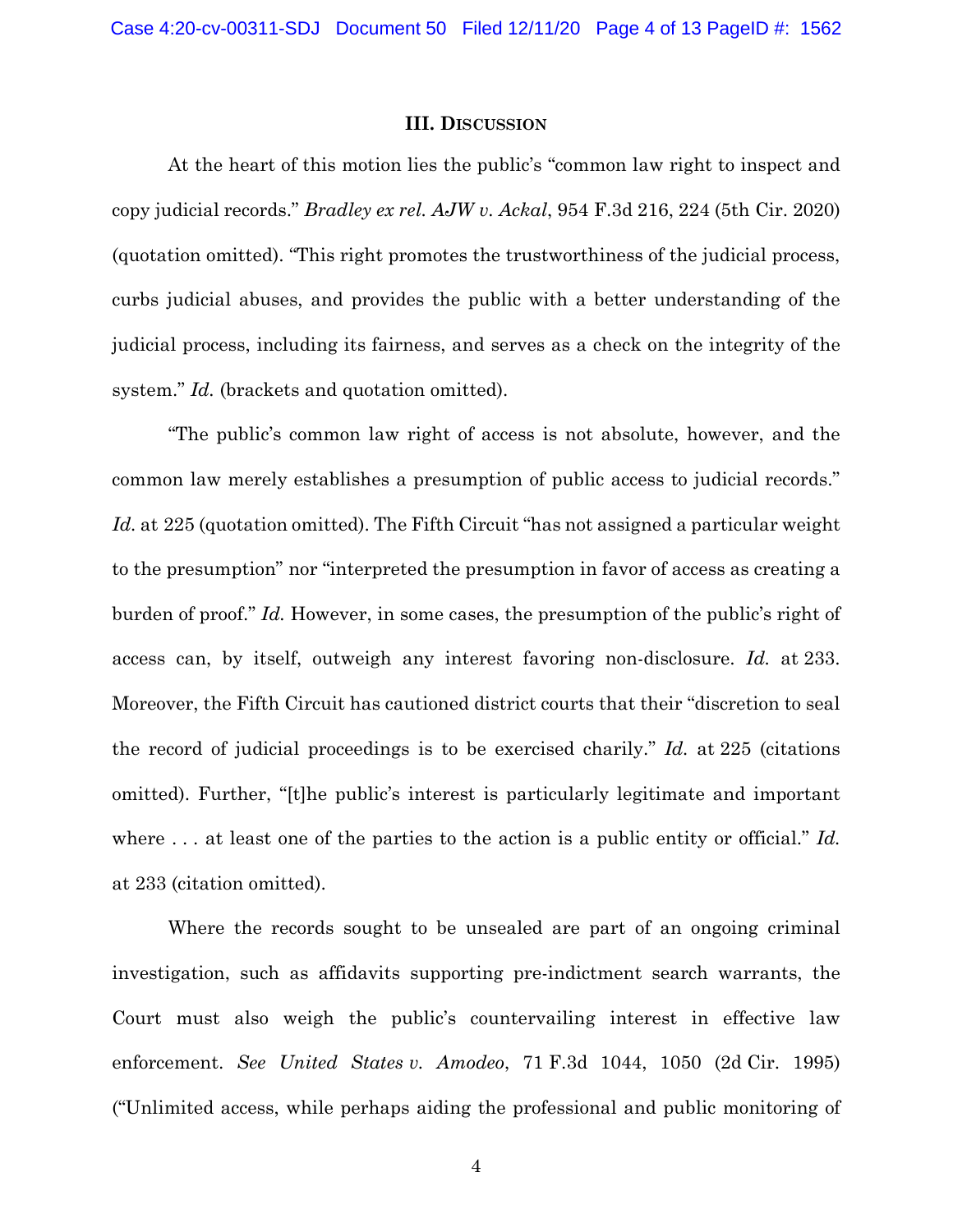courts, might adversely affect law enforcement interests or judicial performance."). However, the fact that the records to be unsealed represent pre-indictment investigation materials is not, by itself, a bar to disclosure. *See Sealed Search Warrants*, 868 F.3d at 390 ("[T]he qualified common law right of access can extend to an individual seeking to access pre-indictment search warrant materials."). Another interest favoring non-disclosure is the need to keep witness information confidential. As the Second Circuit explained in *Amodeo*:

Officials with law enforcement responsibilities may be heavily reliant upon the voluntary cooperation of persons who may want or need confidentiality. If that confidentiality cannot be assured, cooperation will not be forthcoming . . . . If release is likely to cause persons in the particular or future cases to resist involvement where cooperation is desirable, that effect should be weighed against the presumption of access.

71 F.3d at 1050. Such concerns can, however, be satisfied by proper redactions concealing information identifying witnesses. *See, e.g.*, *id.* at 1052 ("If [confidential] informants in the present or future cases anticipate that their cooperation will likely become a matter of public knowledge, valuable cooperation might cease. However, [the judge's] redactions have satisfied those concerns.").

# **A. Interests in Disclosure**

Plaintiffs assert that, on top of the presumption in favor of disclosing judicial records to the public, the Court should stack additional weight in favor of disclosure because this action involves matters of particular concern to the public. Specifically, Plaintiffs have sued public officials for allegedly abridging Plaintiffs' constitutional rights. (Dkt. #17 at 12). Plaintiffs assert that their action seeks to curb "abuse in the justice system" and deter "prosecutors and federal agents, who take an oath to uphold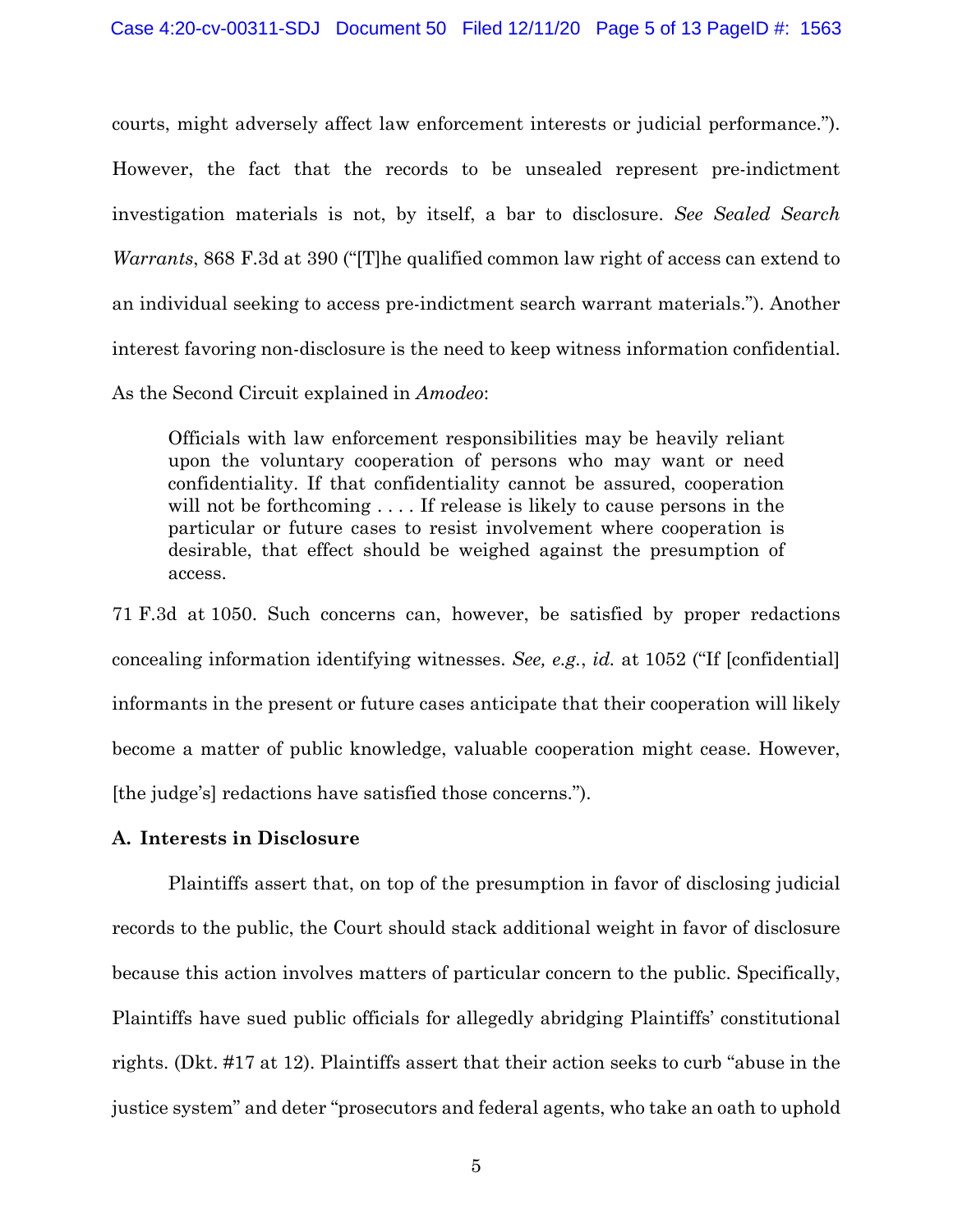the Constitution, from violating the constitutional rights of citizens." (Dkt. #17 at 12). In addition, Plaintiffs state that "innocent investors, who lost over \$530 million as a result of Defendants' actions related to the illegal short and distort fraud scheme, have a legitimate right to see this action litigated publicly." (Dkt. #17 at 12).

The Court agrees that Plaintiffs' claims involve public officials and purported constitutional violations and, therefore, that Plaintiffs' allegations implicate the public's "particularly legitimate and important" interest in the action, which is an additional weight in favor of disclosure. *Bradley*, 954 F.3d at 233.

### **B. Interests in Non-Disclosure**

Defendants assert several countervailing interests in favor of non-disclosure. First, Defendants assert that the allegations set forth in the Complaint should not be made public until the government has determined whether it will bring criminal charges against Plaintiffs. (Dkt. #21 at 4–5). Defendants argue that "[g]iven the United States is not requesting these documents remain sealed forever, the interest in protecting the integrity of the criminal investigation outweighs the qualified public interest in inspecting judicial records." (Dkt. #21 at 5). Second, Defendants contend that "these allegations discuss meetings between witnesses and investigators" and that "publicizing the nature and content of these meetings could have a chilling effect on these witnesses' willingness to cooperate with investigators for the duration of the investigation, on the cooperation of new witnesses, and could potentially chill witness cooperation in future investigations." (Dkt. #21 at 4). Defendants also assert that, while motive in unsealing a record is typically not a factor to be weighed, the Court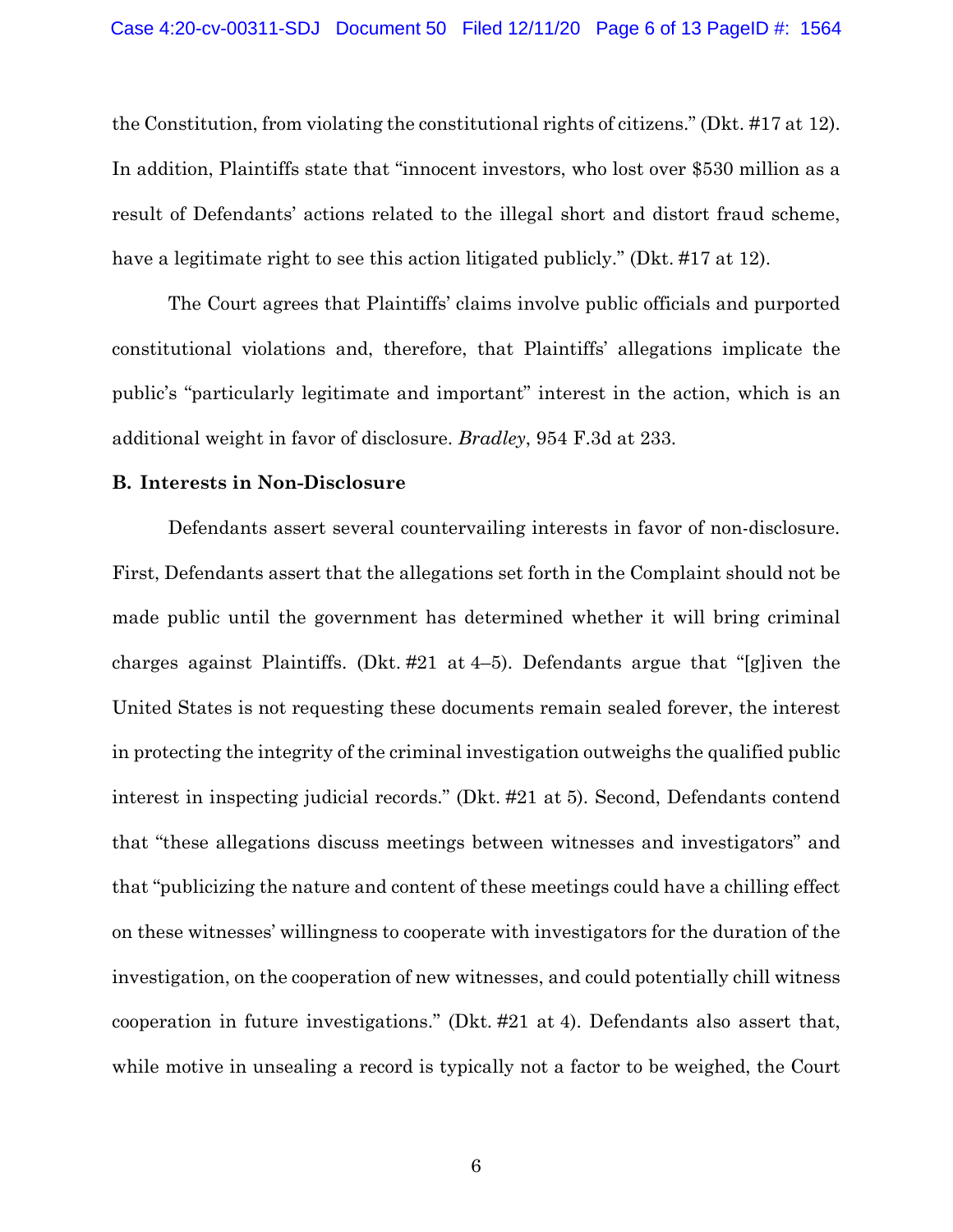#### Case 4:20-cv-00311-SDJ Document 50 Filed 12/11/20 Page 7 of 13 PageID #: 1565

should consider motive here because Plaintiffs' actions constitute a "vendetta" against Defendants and is an attempt to gain a "competitive advantage" in Plaintiffs' criminal defense. (Dkt. #23 at 5).

The Court also agrees with Defendants that the potential chilling effect on witness cooperation is a serious concern and one that must be weighed in favor of non-disclosure.[4](#page-6-0) However, the Court also notes that both of the cases that Defendants cite in support of their point concluded that redacting information identifying witnesses can, in certain cases, resolve such chilling-effect concerns. In *Amodeo*, for instance, the Second Circuit held that the district court's redactions resolved any concerns about disclosing confidential informant information. 71 F.3d at 1052. However, because the resulting redactions were so extensive as to render the document unintelligible to the public and would thus be "more likely to mislead than to inform the public," the court held that the document should remain sealed. *Id.* at 1047–48, 1052. In *In re Sealed Search Warrants Issues June 4 and 5, 2008*, the FBI applied for and obtained search warrants, which the court sealed. No. 08–M–208, 2008 WL 5667021, at \*1 (N.D.N.Y. July 14, 2008). After the execution of those warrants, a newspaper reporter moved the court to unseal the warrants, returns, and accompanying affidavits and applications. *Id.* The district court concluded that the pre-indictment search warrants at issue contained no information that "reasonably could reveal identities of any source of information of third parties" and therefore

<span id="page-6-0"></span><sup>4</sup> The Court agrees with Defendants and the court in *United States v. Van Doren* that "guns and drugs" cases do not have a "monopoly" on the chilling effect on confidential informants and rejects Plaintiffs' argument to the contrary. (Dkt. #23 at 2) (citing No. 5:12 cv-50035-003, 2013 WL 2368994, at \*2 (W.D. Ark. May 29, 2013)).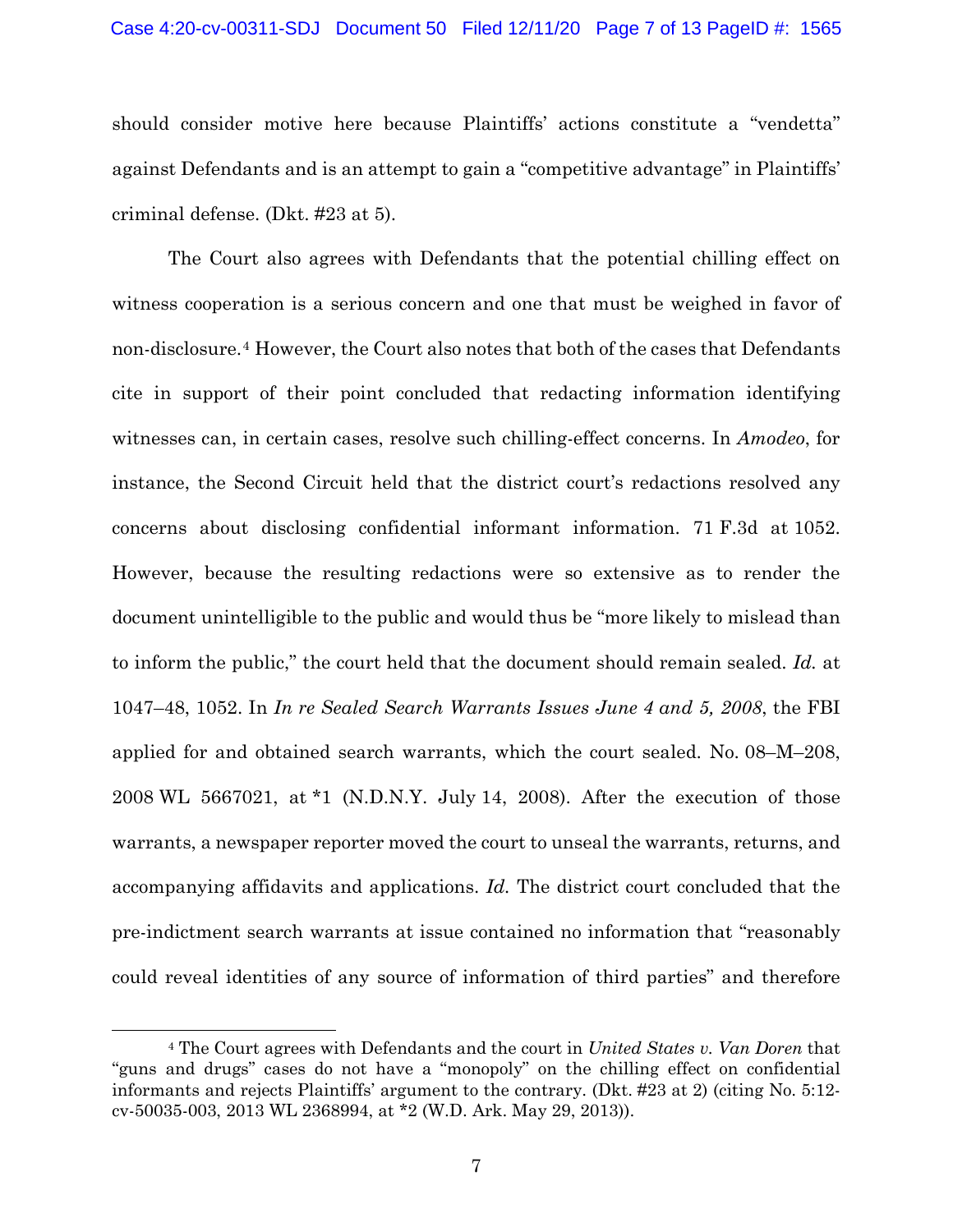ordered them unsealed. *Id.* at \*4. The applications and affidavits supporting the warrants, however, revealed such identifying information and, importantly, the Court found that "unsealing either the applications or affidavits, *even in redacted form*, cannot be accomplished at this stage without serious risk to the investigation." *Id.* at \*5 (emphasis added).

The Court agrees that the chilling effect that disclosure would have on confidential informants is an interest that must be balanced against the presumption in favor of disclosure and the public's interest in viewing allegations of unconstitutional conduct against public officials. However, the Court disagrees with Defendants that unsealing this information otherwise "threatens" the government's investigation. *See* (Dkt. #21 at 4) (characterizing the threat to the government's investigation and the chilling effect on confidential informants as separate interests that the Court should weigh). Defendants do not specify how disclosure could threaten the government's investigation apart from the chilling effect on informants. Defendants merely conclude that keeping the Complaint sealed is "necessary to protect the integrity of NDTX's criminal investigation." (Dkt. #21 at 5). But the government must articulate a specific harm created by disclosure, not offer conclusory statements to support a "blanket claim of confidentiality." *Vantage Health*, 913 F.3d at 451.[5](#page-7-0) Defendants have not identified a legitimate specific harm, other

<span id="page-7-0"></span><sup>5</sup> Defendants contend that Plaintiffs cannot rely on *Vantage Health* because the court in that case held that the arguments in favor of non-disclosure failed for three reasons: (1) the nonparty opposing unsealing was unable to articulate a specific harm caused by disclosure; (2) the documents sought to be unsealed were already subject to a protective order and were restricted to "attorney's eyes only"; and (3) the documents were still subject to redaction. (Dkt. #23 at 2–3). Defendants contend that, by contrast, they have articulated a specific harm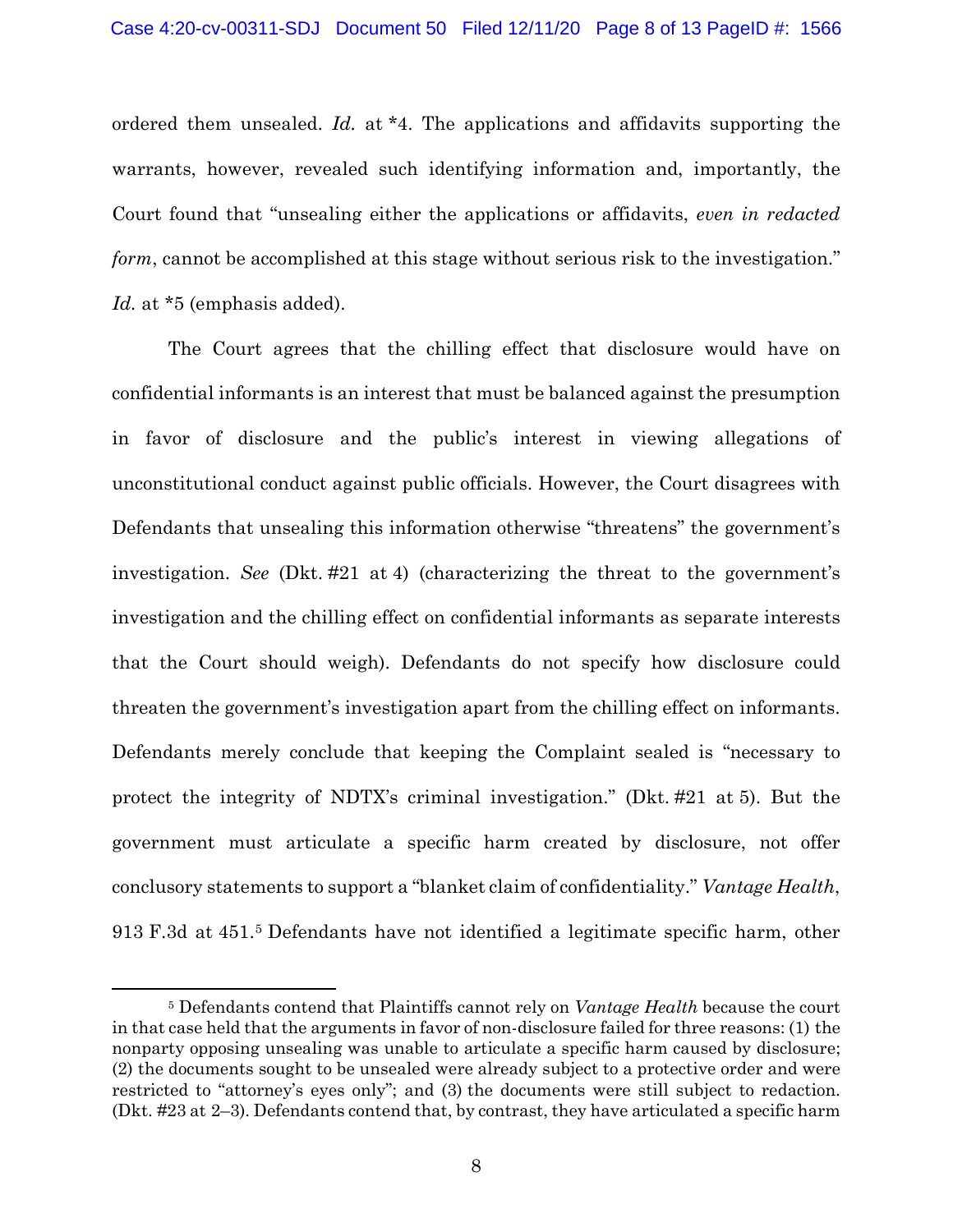than the chilling effect on informants, and such additional harm is not readily apparent to the Court. Plaintiffs are not seeking to unseal the search warrant affidavit on which their Complaint relies. However, even if they were, Plaintiffs have already been granted the opportunity to inspect the affidavit, so Defendants' concern that Plaintiffs are merely abusing the civil discovery rules to circumvent criminal discovery rules is inapplicable to this case. (Dkt. #23 at 4) (citing FED. R. CRIM. P. 16(a)(2), 26.2; *Degen v. United States*, 517 U.S. 820, 825, 116 S.Ct. 1777, 135 L.Ed.2d 102 (1996)).

Further, Defendants assert that, "[u]nlike the typical case where an outside entity such as the media seeks access of otherwise sealed information, here the Plaintiffs, who already possess the information" seek to disclose the information to the public as "a vendetta against the prosecutor and agents overseeing the investigations and seek to obtain a competitive advantage in their fight against the criminal investigation." (Dkt. #23 at 5). Defendants argue that a court can consider such personal motives when determining whether to unseal judicial records. (Dkt. #23 at 5) (citing *Amodeo*, 71 F.3d at 1050). Defendants' arguments are unavailing. It makes no difference whether it is a media entity, a party, or some other person seeking to disclose a judicial record. Nor does is matter whether the person seeking to disclose the information already possesses that information. This is

<sup>(</sup>the chilling effect on witnesses) and that the Complaint would be made public without restrictions. (Dkt. #23 at 2–4). However, it is not the case that Plaintiffs seek to make the Complaint public without restrictions. As Defendants concede, the Complaint would be subject to redactions—precisely the same restriction placed on the publicly filed documents in *Vantage Health* (the protective order only applied to documents that were not filed). *Vantage Health*, 913 F.3d at 451.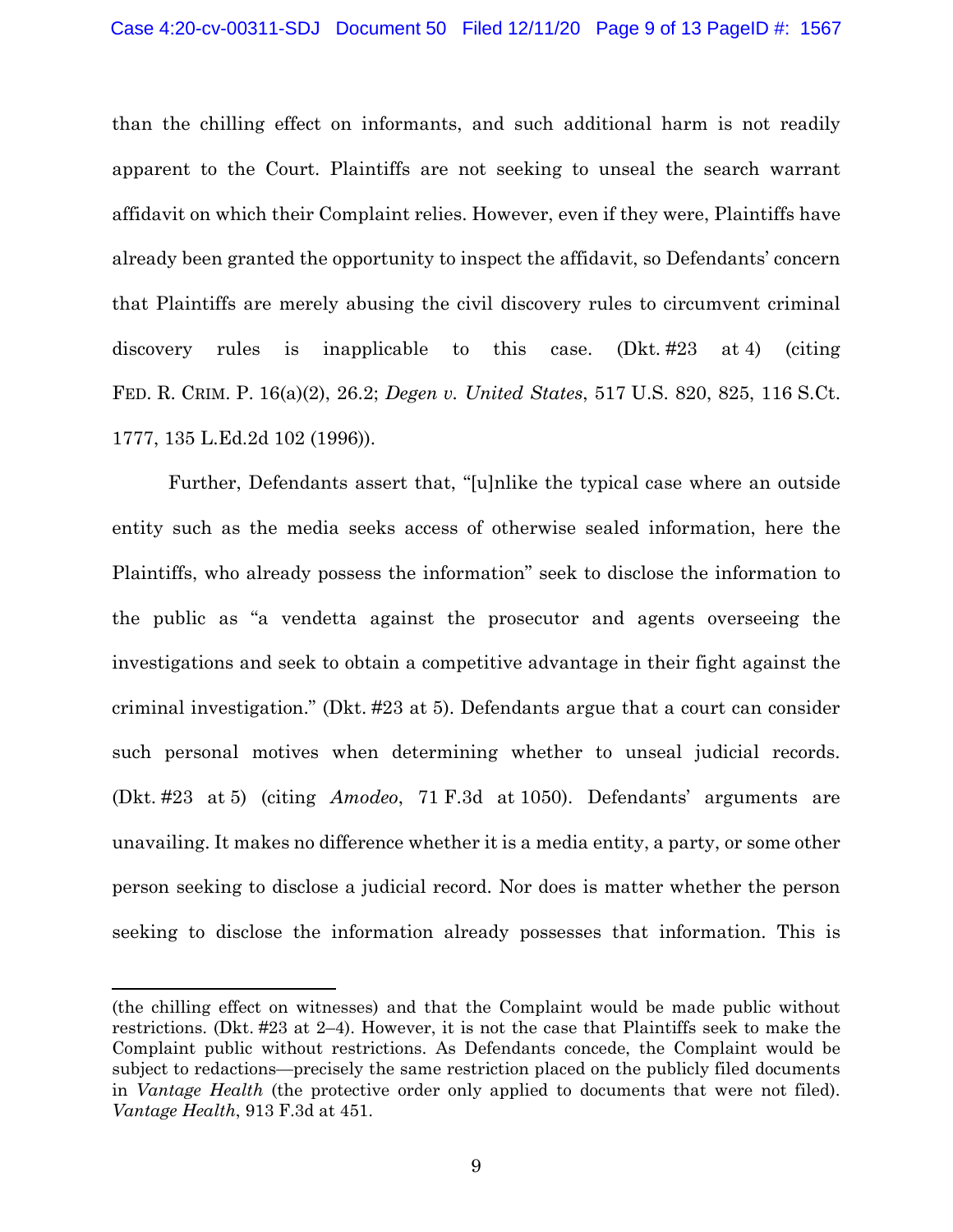because it is not the discloser's right of access to judicial records that is at issue but the *public's* presumed right of access and the Court's interest in preserving the integrity of the judiciary. The Complaint's extensive and detailed allegations of constitutional violations do not otherwise demonstrate a personal "vendetta" against the law-enforcement officials. Moreover, Plaintiffs' already having access to the information in the Complaint undermines rather than bolsters Defendants' argument that disclosure will give Plaintiffs a "competitive advantage" in the criminal investigation.[6](#page-9-0) Thus, the Court will weigh only the chilling effect on confidential informants as a factor in favor of non-disclosure and not Defendants' generalized allegations of harm or Plaintiffs' purportedly improper motives.

# **C. Weighing the Interests in Disclosure against the Interests in Non-Disclosure**

Weighing the chilling-effect concern against the presumption of disclosure and the public's interest in allegations against public officials, the Court finds that the interests in disclosure outweigh the interests in non-disclosure. As Plaintiffs point out, the government has been investigating Plaintiffs for five and a half years yet has brought no charges. While Defendants assert that the Court should keep Plaintiffs' Complaint sealed until the government makes its determination as to whether to indict, the Court has no assurance from the government as to when it will make such a determination. The Court's analysis might be different if the government's investigation were in its nascent stage; however, the government cannot expect the

<span id="page-9-0"></span><sup>6</sup> Further, the Second Circuit in *Amodeo* spoke of a "competitive economic advantage," something Defendants do not allege is present here. *Amodeo*, 71 F.3d at 1050.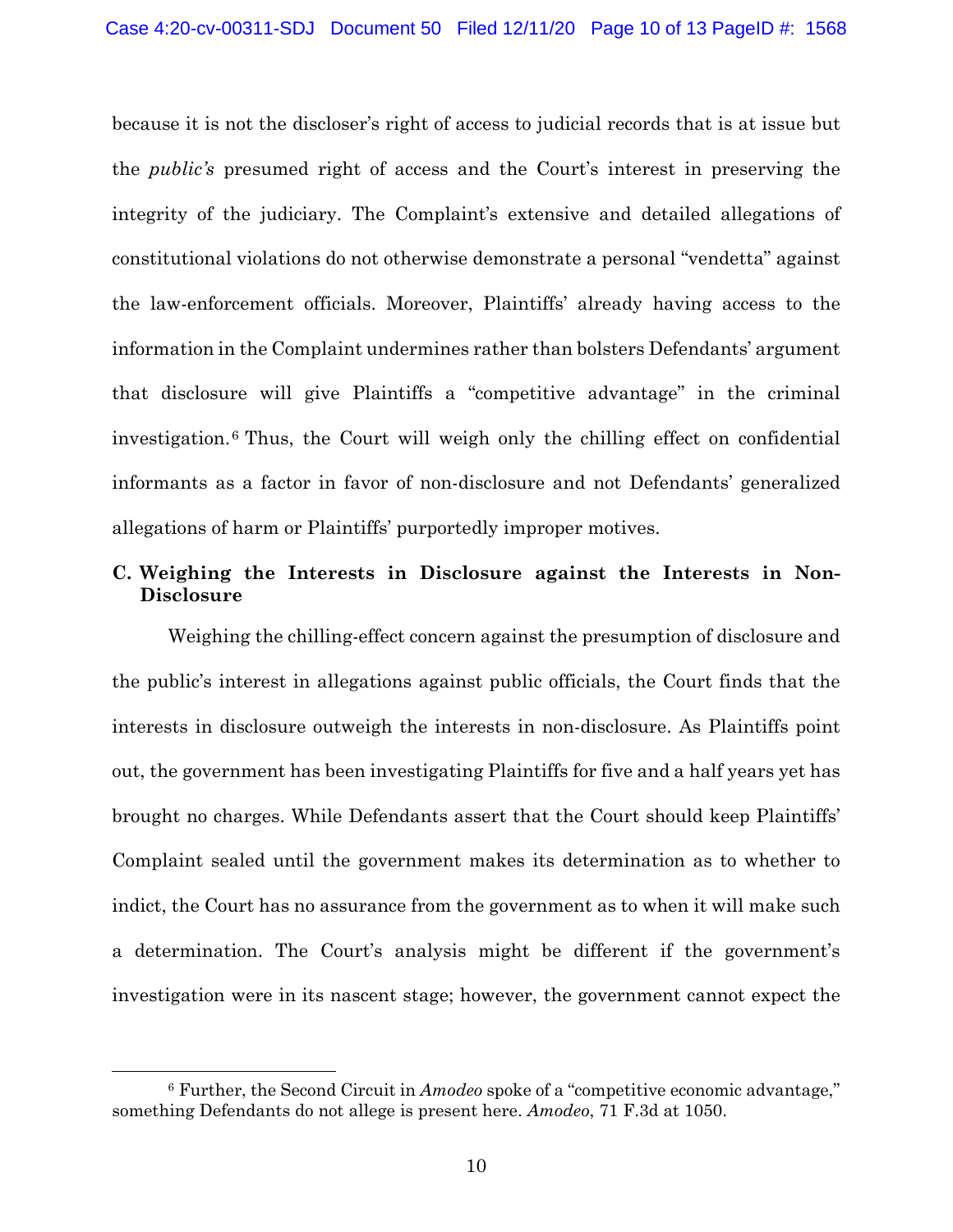Court to wait indefinitely for the government to charge or determine not to charge Plaintiffs. And, more importantly for this motion, the public is likewise not obligated to wait an interminable amount of time before viewing the allegations in this case. The Court will have to make factual and legal determinations on the merits of Plaintiffs' claims in the coming months, and the public has a right to know the bases for the Court's decisions. Keeping the Complaint sealed obscures the allegations from the public and undermines the public's trust in the judicial system—a result the Court must be chary to avoid if possible. If Defendants could articulate specific harms that disclosure of the Complaint would do to the government's investigation, the Court's analysis might lead to a different conclusion. But Defendants have specified only one harm: the chilling effect on the participation of confidential informants. While the Court deems this concern significant, the Court also concludes that this concern can be resolved with proper redactions. The Court is not persuaded that the Complaint's passages identifying the existence and identities of confidential informants are so extensive that redaction of those passages would render the Complaint meaningless to the public. To the contrary, the Complaint's seventy-two pages allege a great many matters of interest to the public that do not require the exposure of confidential informants.

Thus, the Court concludes that appropriate redactions will resolve Defendants' chilling-effect concerns while preserving the public's common-law right to access judicial records. However, the Court agrees with Defendants that the proper course is for Plaintiffs and Defendants to confer on appropriate redactions. The Court will

11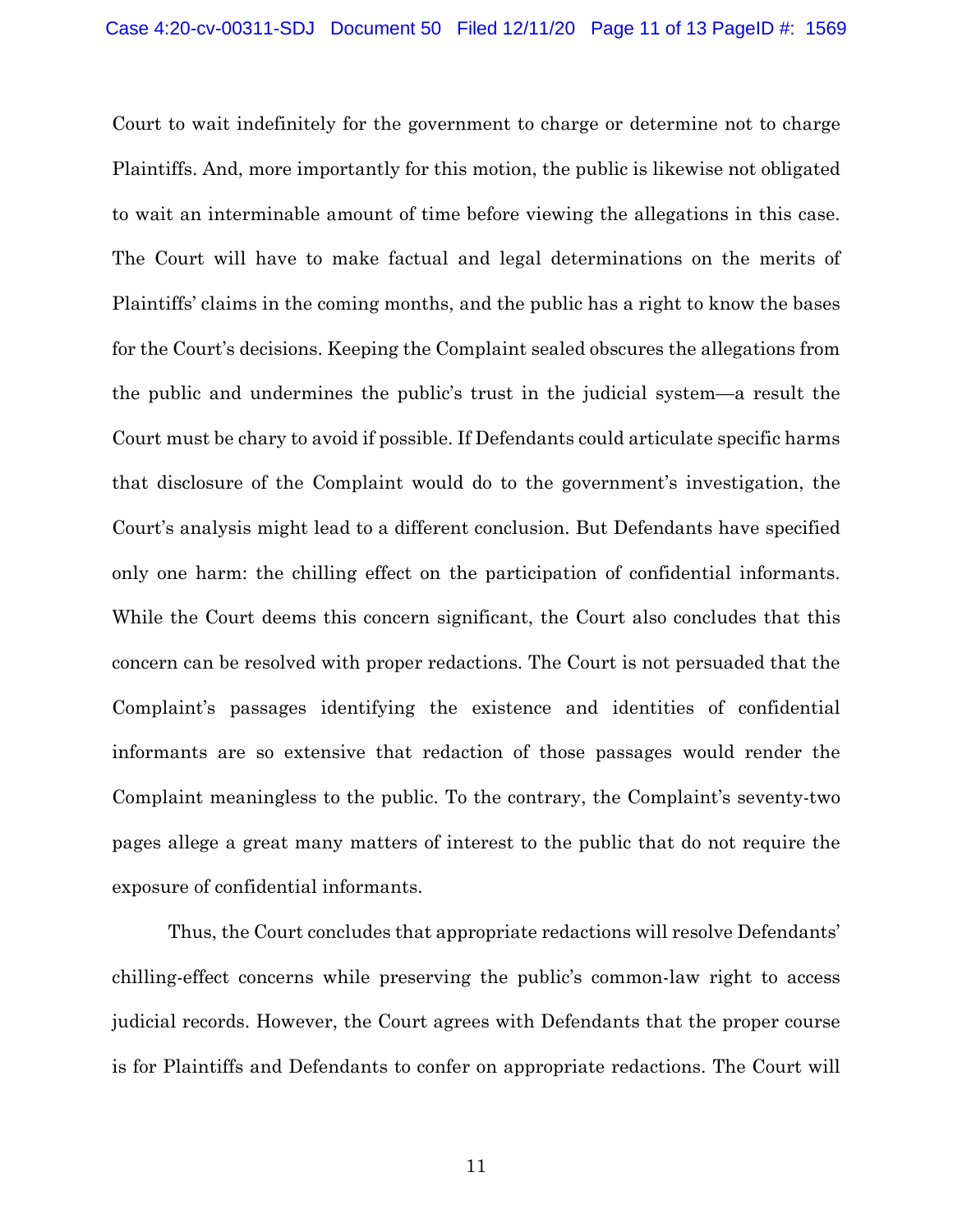therefore order the parties to confer on redactions that will appropriately shield from public view those references, and only those references, that either directly reference the sealed search warrant affidavit or would expose the existence or identities of confidential informants who have assisted the government in its investigation. If the parties are unable to agree on redactions, both sides will be required to submit to the Court their proposed redactions and their objections to the other side's proposed redactions. The Court will also order the parties to confer on and submit a proposed protective order that sets forth procedures for redacting confidential-informant information or sealing future filings containing such information. The proposed protective order may also, but is not required to, include restrictions on the exchange of discovery among the parties concerning information the parties deem to be "confidential" or for "attorney's eyes only."

#### **IV. CONCLUSION**

For the foregoing reasons, it is **ORDERED** that Plaintiffs' Motion to Redact Complaint, (Dkt. #17), is **GRANTED in part** and **DENIED in part**. The Court grants Plaintiffs the right to file an unsealed, redacted complaint, but not without first conferring with Defendants in the manner described below.

It is further **ORDERED** that the parties confer on the appropriate redactions necessary to shield from public view any references that either directly reference the sealed search warrant affidavit or expose the existence or identity of any confidential informant assisting with the government's investigation. Following such discussions, the parties are further **ORDERED** to file no later than **21 days** after the entry of this order one of the following:

12